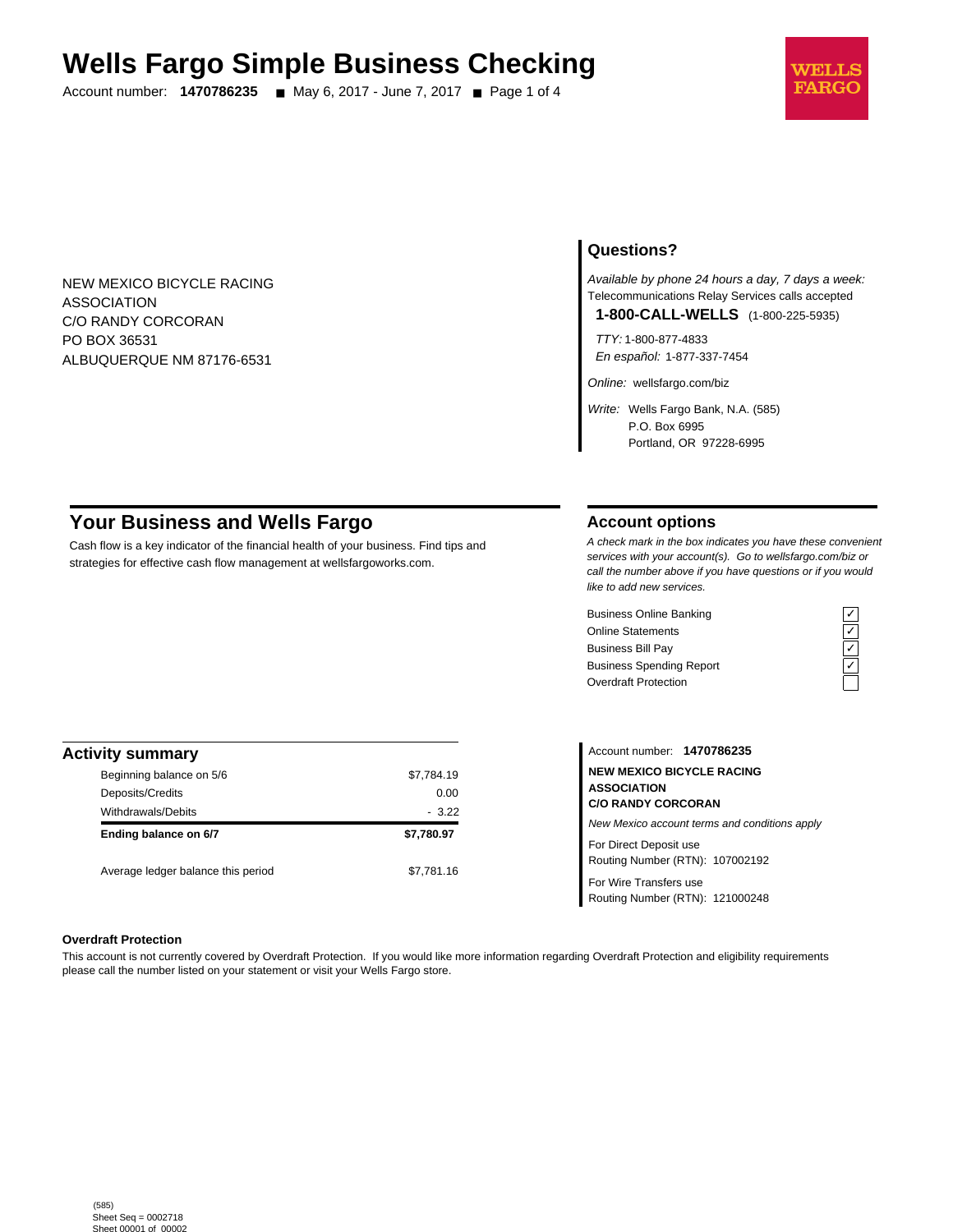

# **Transaction history**

l

| Date          | Check                 | Number Description               | Deposits/<br>Credits | Withdrawals/<br>Debits | Ending daily<br>balance |
|---------------|-----------------------|----------------------------------|----------------------|------------------------|-------------------------|
| 5/8           |                       | Online Dep Detail & Images - Bob |                      | 3.00                   |                         |
| 5/8           |                       | State Sales Tax                  |                      | 0.22                   | 7,780.97                |
|               | Ending balance on 6/7 |                                  |                      |                        | 7,780.97                |
| <b>Totals</b> |                       |                                  | \$0.00               | \$3.22                 |                         |

The Ending Daily Balance does not reflect any pending withdrawals or holds on deposited funds that may have been outstanding on your account when your transactions posted. If you had insufficient available funds when a transaction posted, fees may have been assessed.

#### **Monthly service fee summary**

For a complete list of fees and detailed account information, please see the Wells Fargo Fee and Information Schedule and Account Agreement applicable to your account or talk to a banker. Go to wellsfargo.com/feefaq to find answers to common questions about the monthly service fee on your account.

| Fee period 05/06/2017 - 06/07/2017                                           | Standard monthly service fee \$10.00 | You paid \$0.00 |
|------------------------------------------------------------------------------|--------------------------------------|-----------------|
| How to avoid the monthly service fee                                         | Minimum required                     | This fee period |
| Have any ONE of the following account requirements<br>Average ledger balance | \$500.00                             | \$7.781.00 Z    |
| C1/C1                                                                        |                                      |                 |

## **Account transaction fees summary**

|                            |            | Units    | Excess | Service charge per | Total service |
|----------------------------|------------|----------|--------|--------------------|---------------|
| Service charge description | Units used | included | units  | excess units (\$)  | charge $(\$)$ |
| Cash Deposited (\$)        |            | 3.000    |        | 0.0030             | 0.00          |
| Transactions               |            | 50       |        | 0.50               | 0.00          |
| Total service charges      |            |          |        |                    | \$0.00        |



#### **Revised Agreement for Online Access**

We're updating our Online Access Agreement effective September 15, 2017. To see what is changing, please visit wellsfargo.com/onlineupdates.

Periodically, it is necessary to update selected sections of the disclosures you received when you opened your account. These updates provide you with the most up to date account information and are very important; so please review this information carefully and feel free to contact us with any questions or concerns.

We are updating the Account Agreement ("Agreement") dated April 24, 2017. Effective August 15, 2017, in the section titled "Rights and Responsibilities", the subsections "When can you close your account?" and "If you request to close your account, we may allow you to keep funds in your account to cover outstanding Items to be paid" are deleted and replaced with the following:

**When can you close your account?**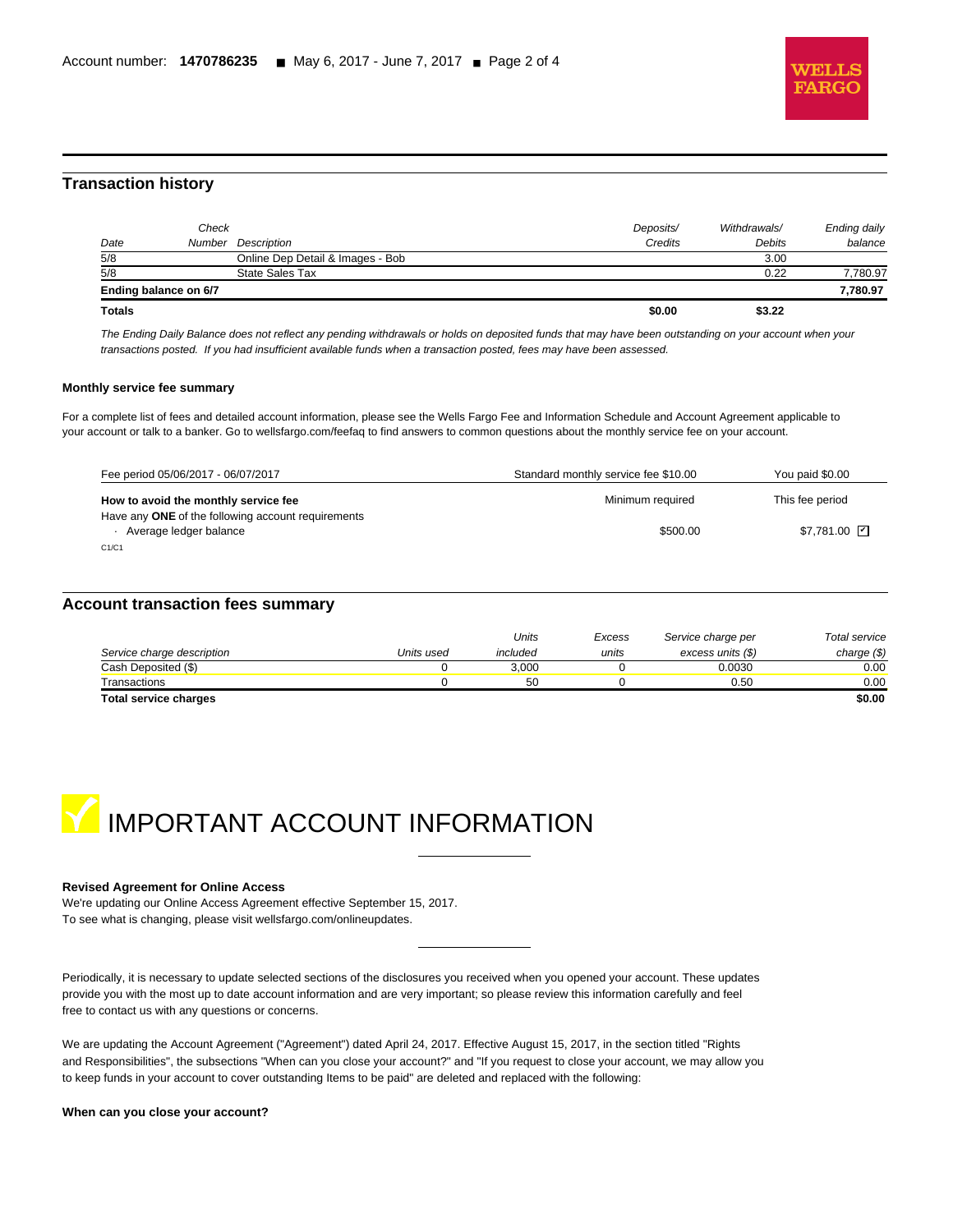

You can request to close your account at any time if the account is in good standing (e.g., does not have a negative balance or restrictions such as legal order holds or court blocks on the account). At the time of your request, we will assist you in withdrawing or transferring any remaining funds, bringing your account balance to zero.

- All outstanding Items need to be processed and posted to your account before your request to close. Once the account is closed Items will be returned unpaid.

- Any recurring payments or withdrawals from your account need to be cancelled before your request to close (examples include bill payments, debit card payments, and direct deposits) otherwise, they may be returned unpaid.

We will not be liable for any loss or damage that may result from not honoring Items or recurring payments or withdrawals that are presented or received after your account is closed.

At the time of your request to close:

l

- For interest-earning accounts, it stops earning interest from the date you request to close your account.

- Overdraft Protection and/or Debit Card Overdraft Service will be removed on the date you request to close your account.

- The Agreement continues to apply.

- If you have requested to close your account and a positive balance remains, we may send you a check for the remaining balance. Even after your account is closed, you will remain responsible for any negative balance.

In California branches you can request to close your account at any time if the account does not have any restrictions such as legal order holds or court blocks. Even after your account is closed, you will remain responsible for any negative balance.

All other aspects of the Agreement remain the same. If there is a conflict between the updated language above and the Agreement, the updated language will control.

Thank you for being a Wells Fargo customer. As a valued Wells Fargo customer, we hope you find this information helpful. Again, if you have questions or concerns about these changes, please contact your local banker or call the number listed on your statement.